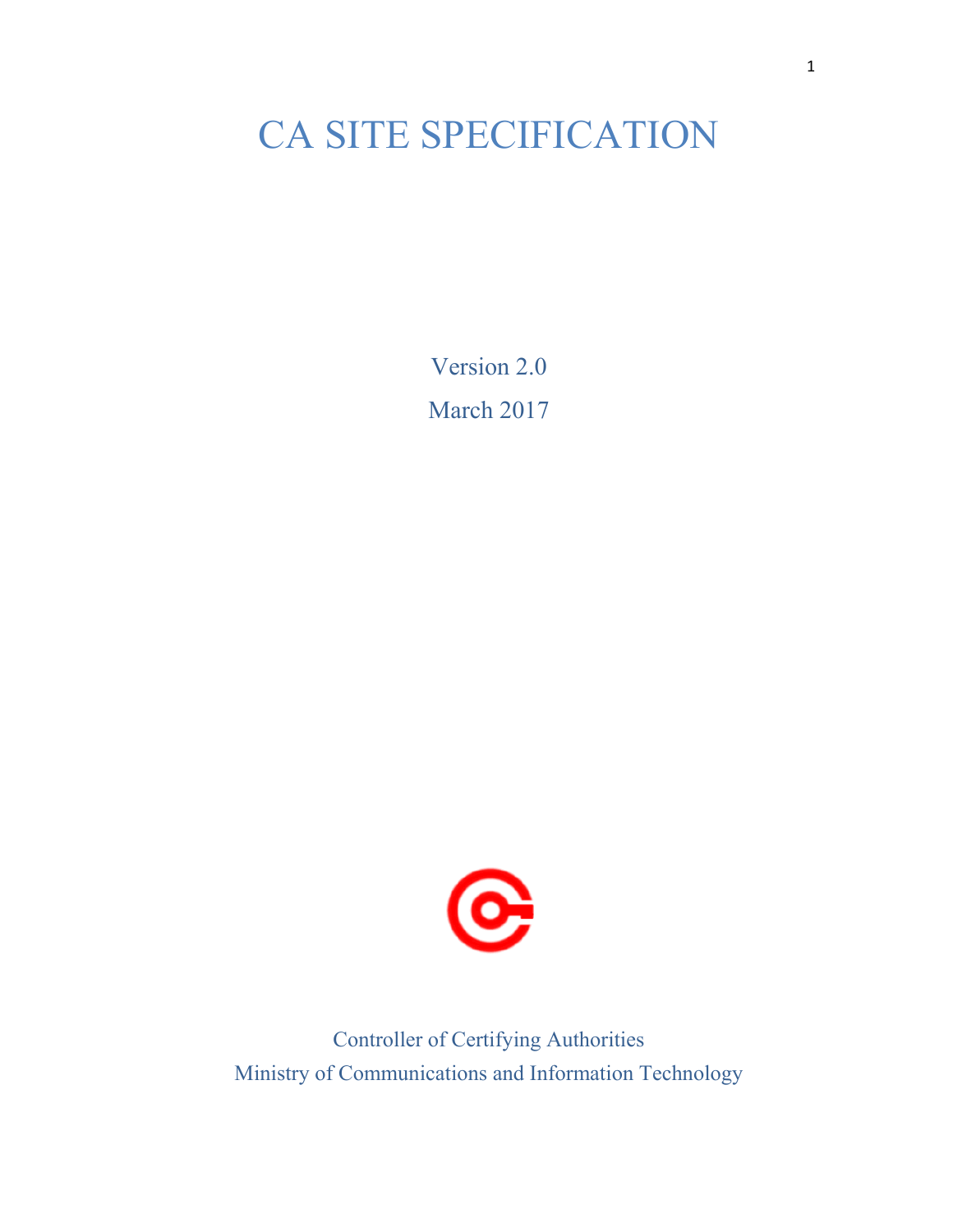# **Document Control**

| Document Name  | <b>CA Site specification</b>                |  |
|----------------|---------------------------------------------|--|
| <b>Status</b>  | Release                                     |  |
| Version        | 2.0                                         |  |
| Last update    | 20 Mar 2017                                 |  |
| Document Owner | Controller of Certifying Authorities, India |  |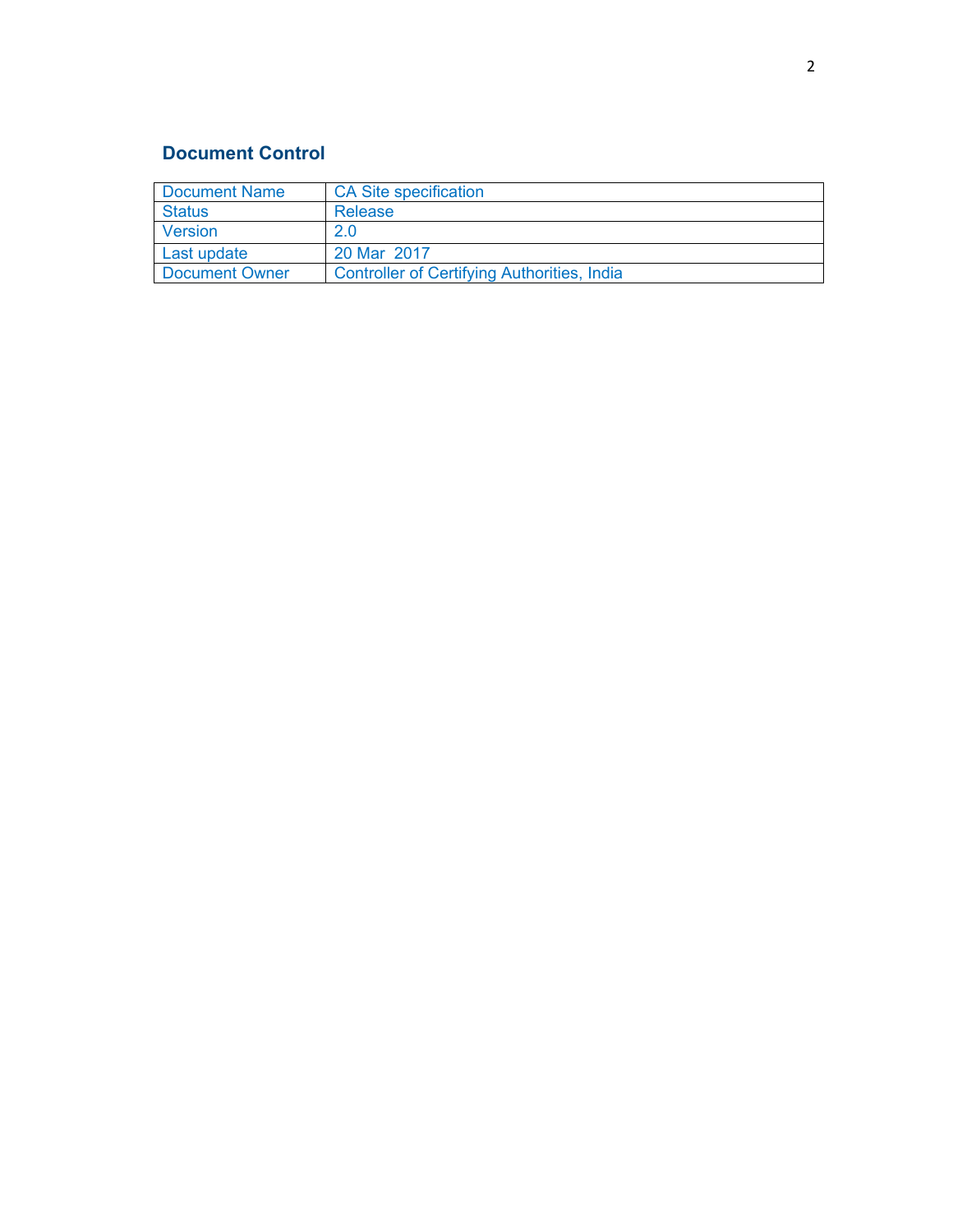# **CA SITE SPECIFICATION**

**1. Security Levels :** The CA facility must be protected by at least three tiers of physical security, with access to the lower tier required before gaining access to the higher tier.

- $\triangleright$  Tier 1 Entry to the Site in the vicinity is after entry to a log register for visitors and proper physical verification by the security guard at the entrance.
- $\triangleright$  Tier 2 The entry to the working area is through a proximity access control system imposing the second tier of security. Physical access to tier three is automatically logged.
- $\geq$  Tier 3 The main room where cryptographic operation takes place should be constructed as per the details given in the para 2. Activities related to the lifecycle of the certification process such as authentication, verification, and issuance takes place in this area. This security barrier enforces individual access control through the use of two factor authentication including biometrics. Unescorted personnel, including untrusted employees or visitors, are not allowed into a tierthree secured area. Physical access to tier three is automatically logged.

In addition to the aforesaid tiers, additional tiers can be added.

## **2. Construction of Cryptographic Operation Site:**

- $\triangleright$  Site should be protected from break-ins, natural disasters, fires, failure of supporting telecommunications or power utilities, structural collapse, chemical contamination, explosions, water intrusion through floods or plumbing leaks. The facility should not be located in/near areas with high risk of flooding such as: basement, immediately below roof top, immediately below kitchen or canteen or chiller plant, below a building's water tank, adjacent to or near the toilets and pantry, near the staircases, building drains or pump room, on a floor surrounded by open platform or in open area.
- $\triangleright$  Construction shall comply with all applicable building and safety regulations as laid down by the relevant Government agencies. The Construction must be tamper-evident. Materials used for construction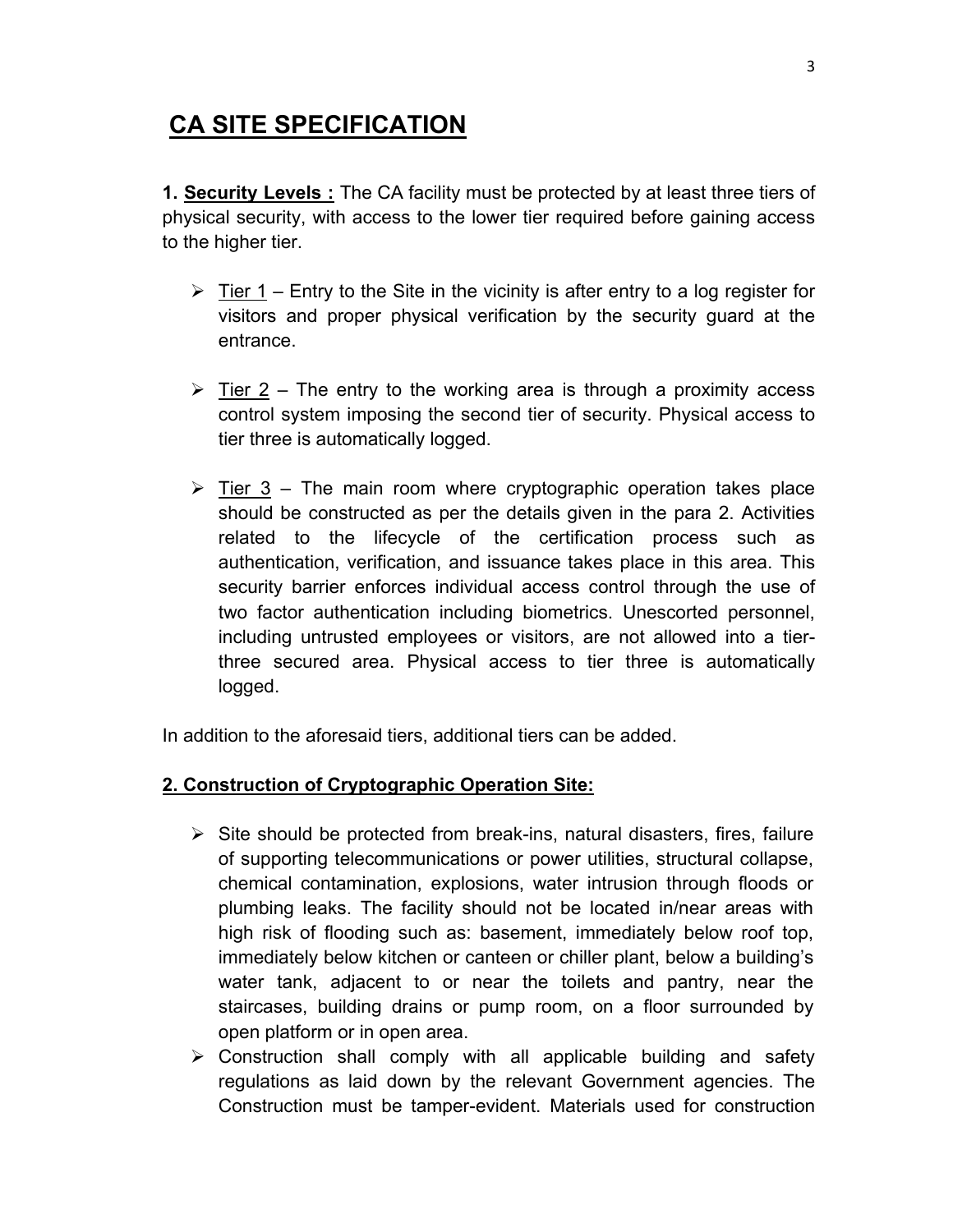shall be fire resistant and free of toxic chemicals. The facility shall monitor any physical break-in attempts such as hammering, exploding, chiseling etc.

- $\triangleright$  The CA facility can have double or triple layer, floor-to-ceiling walls located in an area without windows or where windows can be secured effectively.
- $\triangleright$  External walls shall be constructed of brick or reinforced concrete of sufficient thickness to resist forcible attack. To add further security the certification room can be made of steel or metal or tamper evident closed steel cage of sufficient thickness. In the case of a cage, the system should be rack mounted and rack should be lockable. The cage should provide enough space for trusted persons to securely carry out operations on rack mounted CA systems and should be lockable from inside and outside.
- $\triangleright$  The construction must provide protection against the risks of cryptographic key loss, theft, and abuse.
- $\triangleright$  All the ducts electrical, Air-conditioning, LAN should be built of noncombustible and dust-free materials, and should not, at any point provides physical access to the site from outside.
- **Power and Air Conditioning System:** The CA facility must be equipped with an uninterruptible power supply (UPS) and generator with proper backup depending upon the nature of operation. All electrical installations must meet the standards specified by the central/state government. The power points such as socket outlets or securing outlets must be correctly installed. In order to avoid static charge from building up, the ground wire must be insulated and connected to the building's ground strap while all computer equipment should have a dedicated ground point. Data cables should not be laid adjacent to main electrical cables or system control cables. Emergency lighting should be installed to assist exit of personnel during power failure.

The CA facility should have air-conditioning system and fresh air supply system. All air ducts, including insulation/lining, should be built of noncombustible and dust-free materials and should not have any ducts that could allow physical access to the certification facility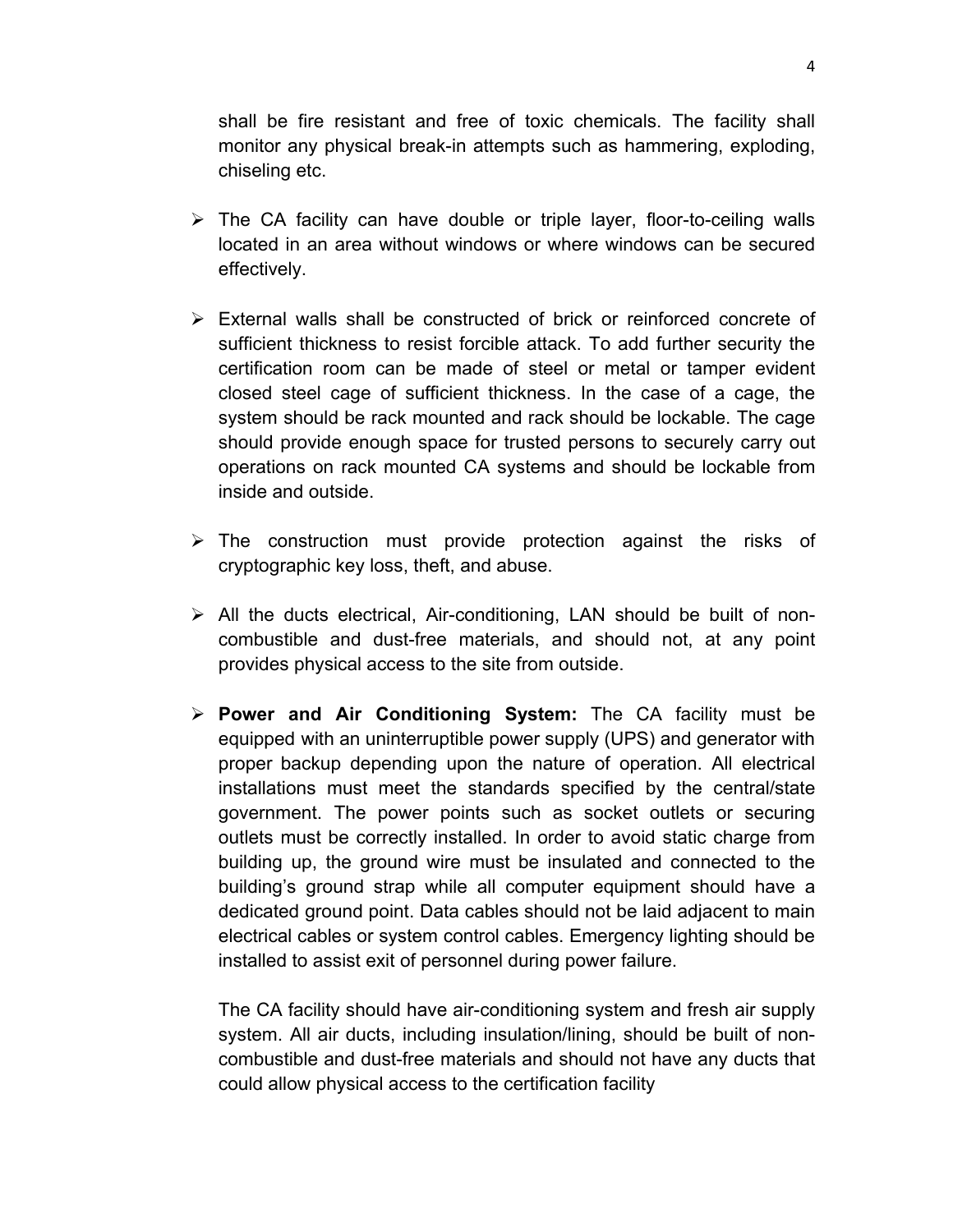The design of the air-conditioning system must take into consideration:

- $\circ$  Capacity requirement of all equipments;
- o Future capacity requirements;
- o Normal maintenance;
- o Mode of operation;
- o Temperature, humidity and dust count level control;
- o Load density;
- o Sensible heat ratio;
- $\circ$  Outside air quantity;
- o Amount of air circulated;
- o Air distribution method;
- o Vapor barrier for humidity control;
- o Flexibility and ease of expansion;

The air-conditioning system is usually designed to maintain the following:

- o Temperature around 22 degree centigrade
- o Humidity around 50 %

A relative humidity of less than 40% for sufficiently long period will induce static electricity problem.

# **Physical Access**:

Regarding the access to the CA facility, there should only be one main entrance. All the side entrances for emergency exits must be permanently locked. It should be through

| <b>Tier</b>    | <b>Access Control</b>                                                                                                                      | <b>Remarks</b>                                |
|----------------|--------------------------------------------------------------------------------------------------------------------------------------------|-----------------------------------------------|
|                | Log Register +Security Guard                                                                                                               | All individual shall sign in and<br>sign out. |
| $\overline{2}$ | Physical Keys Access Control Cards(<br>Magnetic card key or cipher lock or Steel Doors Open with keys<br>combination)                      | and/or access card.                           |
| 3              | Physical Keys + Access Control Cards   Steel Doors Open with keys and/<br>(Magnetic card key or cipher lock or a   or access control card. |                                               |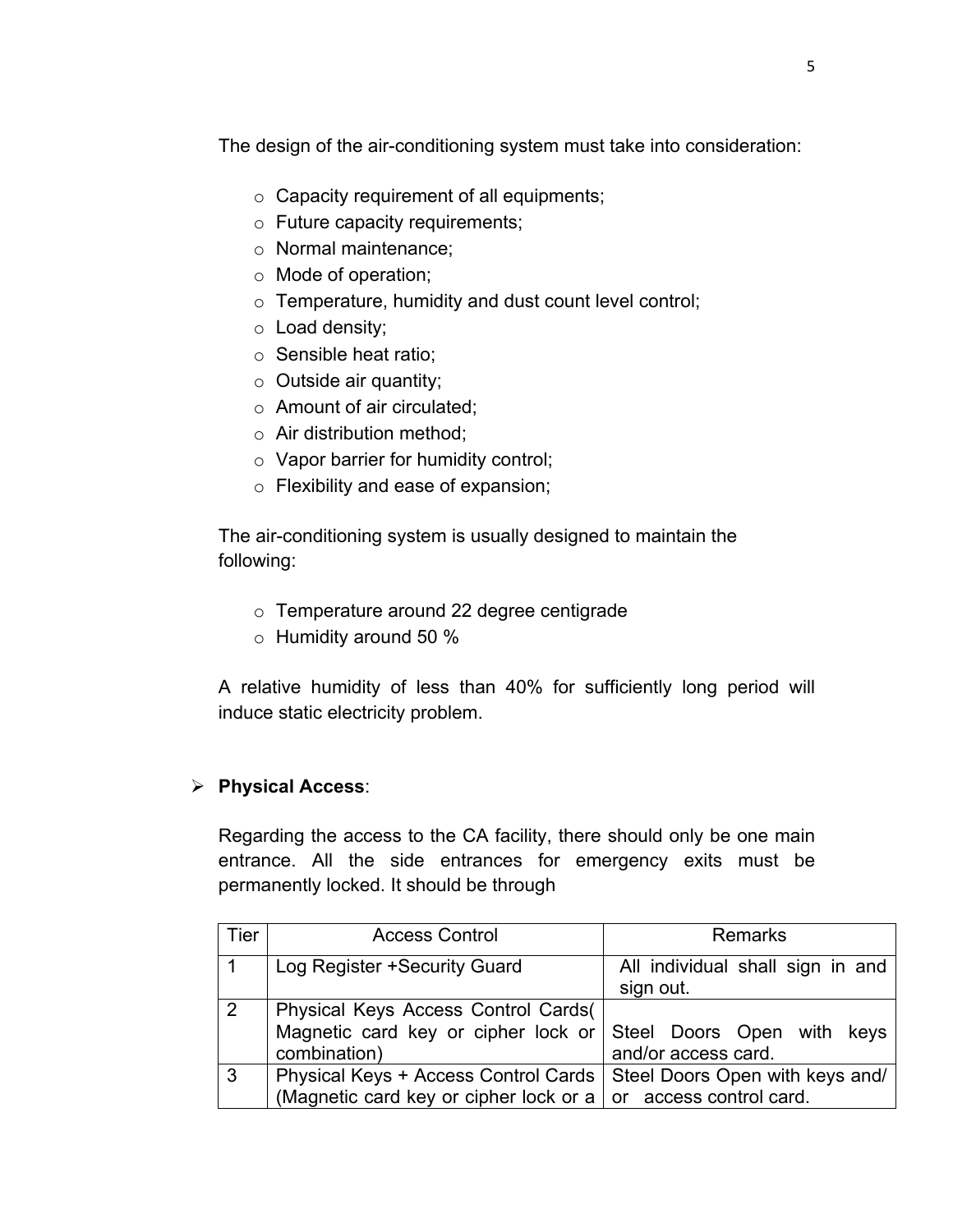|  | combination) + Biometric Control |  |
|--|----------------------------------|--|
|  |                                  |  |

- **Water Exposure**: Systems should be protected from water exposure
- **Fire Prevention and Protection:** The wall enclosing the computer room should be constructed of non-combustible material which should be fire resistant for at least few hours. The fittings and furniture inside the computer room should also be made of non-combustible materials or materials having minimal fire propagation property. The CA facility shall be equipped with heat and smoke detectors, alarms, and a fire suppression system appropriate for computer equipments. It should be in compliance with requirement specified by the Fire Brigade or any other agencies of the Central or State Government.

The following points should be kept in view while planning the systems:

- o Detectors should not be inserted into the ceiling but rather surface- mounted under the ceiling.
- o Detectors should not be placed near air stream outlets or any sources, which would affect the integrity or functions of the detectors.
- O The central fire alarm system of the building should be relayed to the computer room so that operation staff in the computer room are alerted if there is a fire in the building.
- $\circ$  Smoking inside CA facility should be prohibited.
- **Media Storage**: Storage media should be protected from environmental threats such as extreme temperatures, humidity, and magnetism.
- **Environmental Protection**: Water, temperature and humidity detectors must be installed and shall be connected to audible alarms.
- **Waste Disposal**: Information on media used for storage of keys etc. shall be deleted securely or destroyed before released for disposal.
- **Automatic Status Monitoring**: The site must be equipped to monitor and alert relevant personnel in the event of an abnormality in security operations, including physical security etc.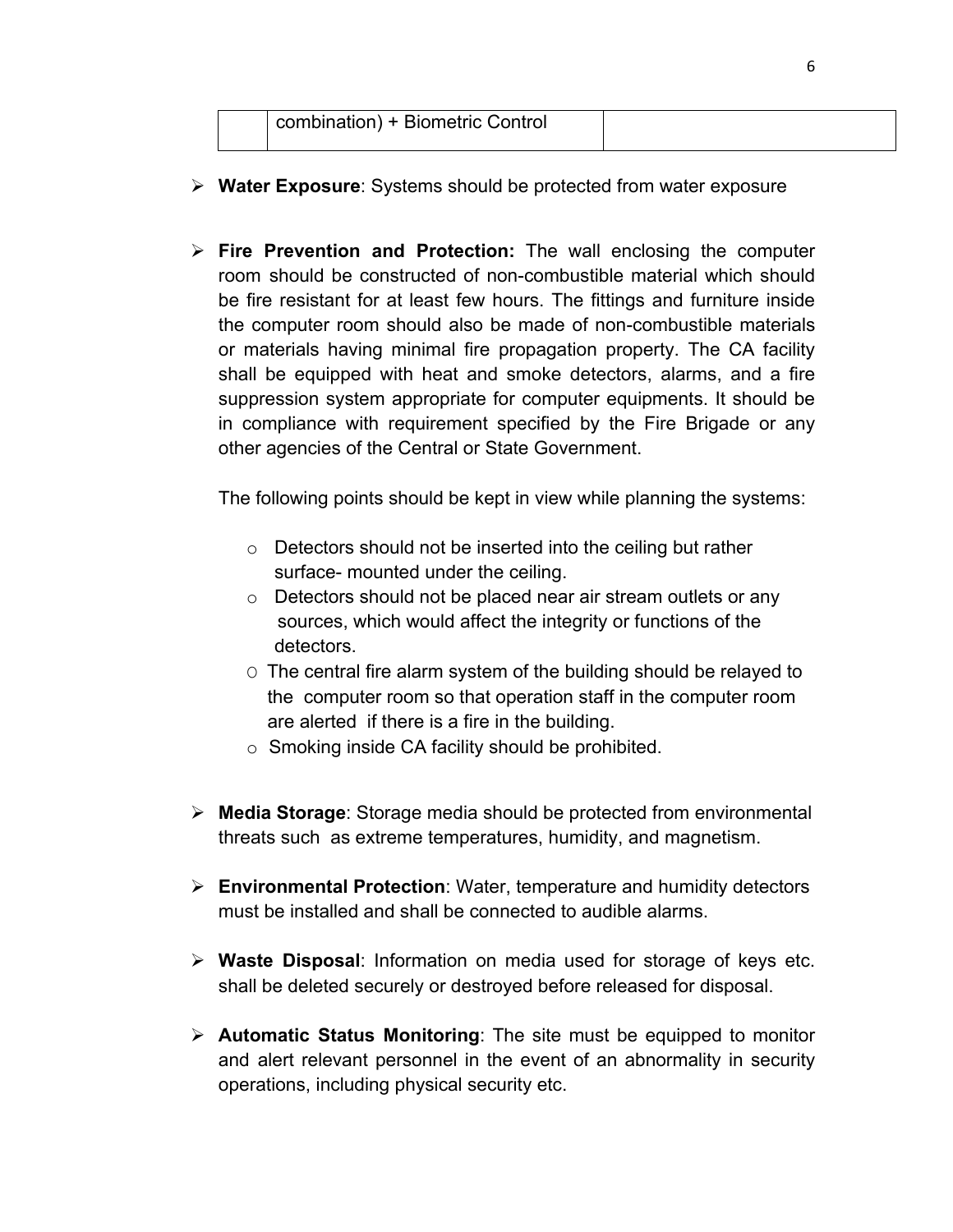**Video and other surveillance equipment**: A Digital Video Recorder System (DVR) should be installed to properly monitor the entire premises on a 24 x 7 basis through a suitably installed set of cameras. It should operate in a fail safe mode. The system should posses the ability to reconstruct the events what occurred during the breach of security.

# **3. Broad Specifications of Systems to be installed**

Broad specifications of the following systems are given below:

- **▶ Access Control System**
- $\triangleright$  Biometric System
- Electronic Burglar Alarm System
- $\triangleright$  Fire Detection System
- $\triangleright$  Data Safe
- $\triangleright$  Surveillance System (DVR System)

# **3.1 Access Control System**

- o Micro computer based system
- $\circ$  Versatile capable of interfacing with different types of readers such as bar code, proximity etc.
- o LCD/LED Display
- o Feather touch keypad.
- o Date, time day and reader status display
- o Audio visual indications
- $\circ$  In-built battery backup for minimum of 24 hours, in case of power failure of regular operation, even with electromagnetic lock.
- o Memory storage capacity.
- o Programmable time zoning capability.
- o Multilevel password access for programming
- o Modem connection option for downloading data from remote locations.
- o PC connectivity
- o Potential free relay for interfacing with electromagnetic locks.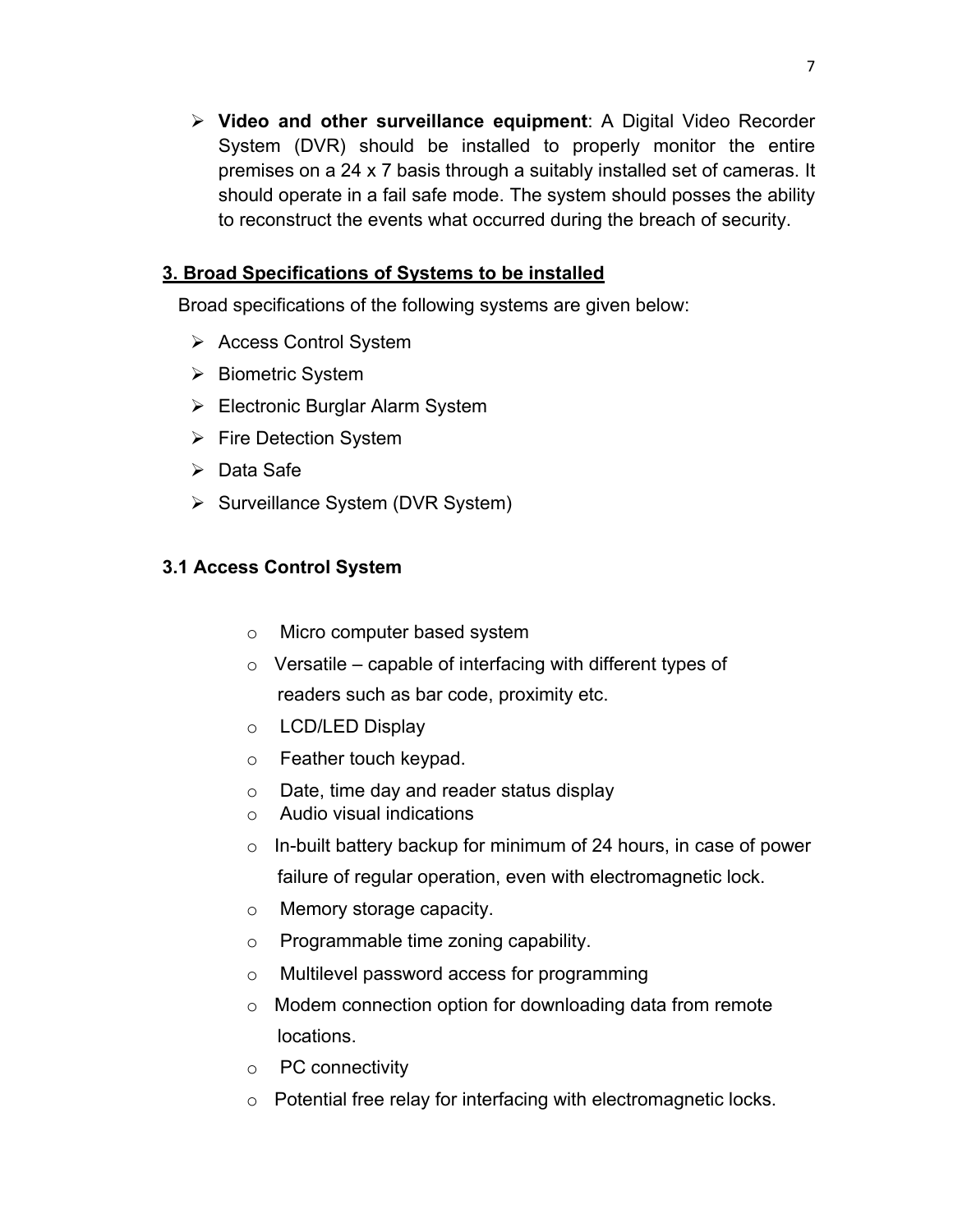- o Door sensors indicates if the door is left open
- o PIN ( Personal Identification Number)
- o User friendly software.

### **3.2 Biometric System**

- $\circ$  LED / LCD Display of RTC, (date & time)
- o LED / LCD display of verify passed or failed.
- $\circ$  Audio and display for pass / fail.
- o Alarm /buzzer user programmable.
- o Multi- port Option and interface for card reader.
- o finger prints templates storage capacity
- o Data log/records storage capacity.
- o User friendly software
- o Allow finger displacement to menus with fingerprint and/ or password or both.
- o At least three levels users/security/access on the units.
- o ON-LINE monitoring of logged data when connected to PC.
- o Exhaustive MIS report.

#### **3.3 Electronic Burglar Alarm System**

- o Motion Sensor should enable detection of vibrations resulting from break-ins through the walls, (for e.g. Hammering, chiseling, etc.)
- o Vibration Sensors ( Passive infra red movement sensor- It detects the changes in the IR energy level of the surroundings, setting the alarm.).
- o Audio/Visual Alarm indicators.

#### **3.4 Fire Detection System**

The system should include:

o Automatic fire detection and alarm system including heat sensors, smoke sensors and audio alarms, preferably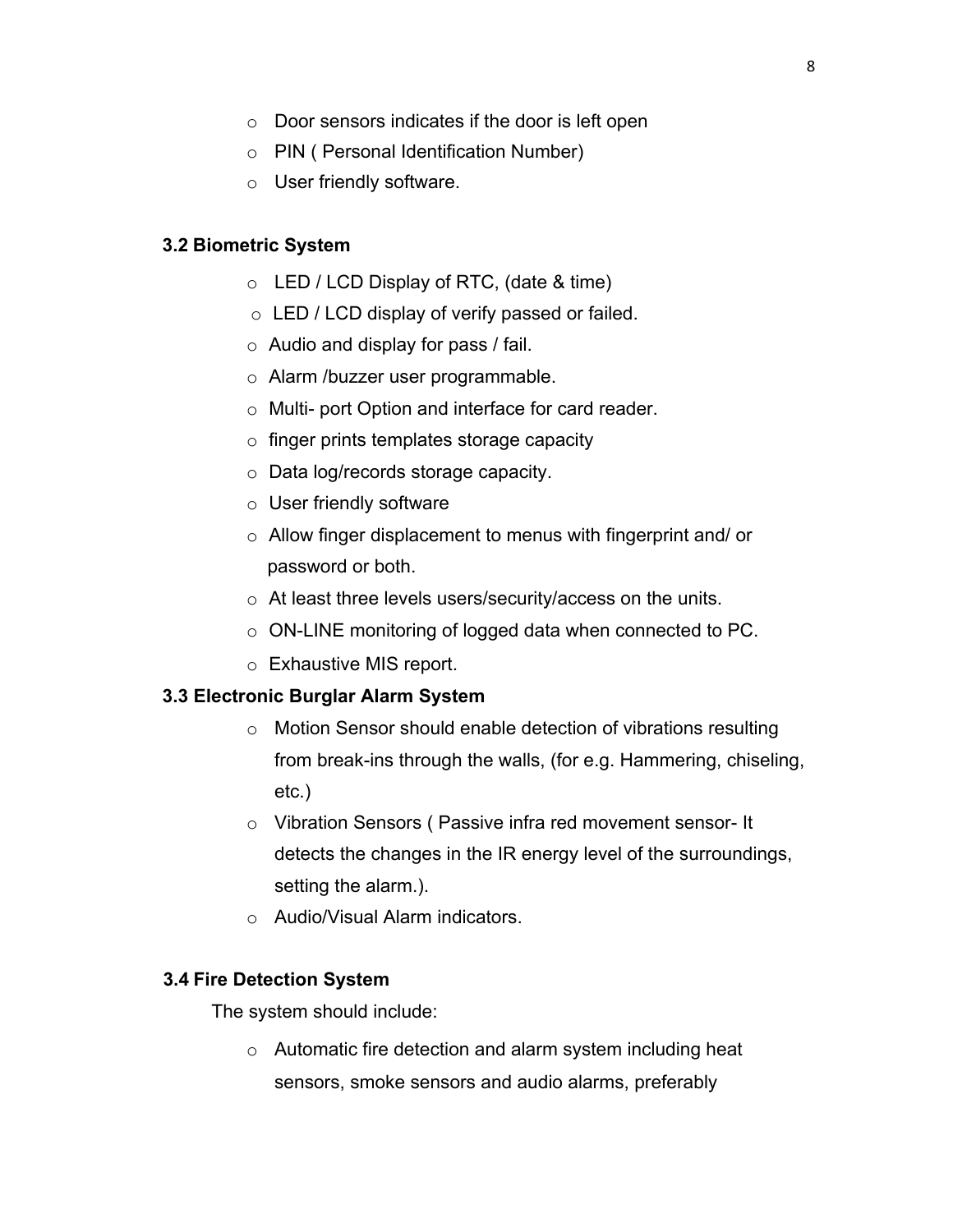connected to the central alarm system of the building.

- o Should have a battery-powered backup for sufficiently long time.
- $\circ$  Fire extinguishers should be as specified by the Government Rules or Fire Brigade. These fire extinguishers should be able to extinguish A, B, C category of fires.

### **3.5 Data Safe**

The safe be protected against.

- o Fire
- o Magnetic fields
- o Dust
- o Unauthorized access
- o Pilferage
- o Accidental or malicious damage
- o Humidity
- o Electrostatics

#### **3.6 Surveillance System (DVR System)**

- o Live Streaming Video In Real-time.
- o Software should incorporate a friendly graphical user interface for control functions, operation indicators, and multiplexed video display of cameras connected to the DVR System.
- o Scheduled or continuous video recording that is activated by motion detection for all or selected cameras.
- o All images are time and date stamped.
- o Multiple camera switching methods for the required number of cameras.
- o Selectable camera zone coverage with motion detection
- o Sensitivity controls for motion detection recording
- o Alarm system compatibility for external sensor inputs Time & date stamping on video playback and video backup